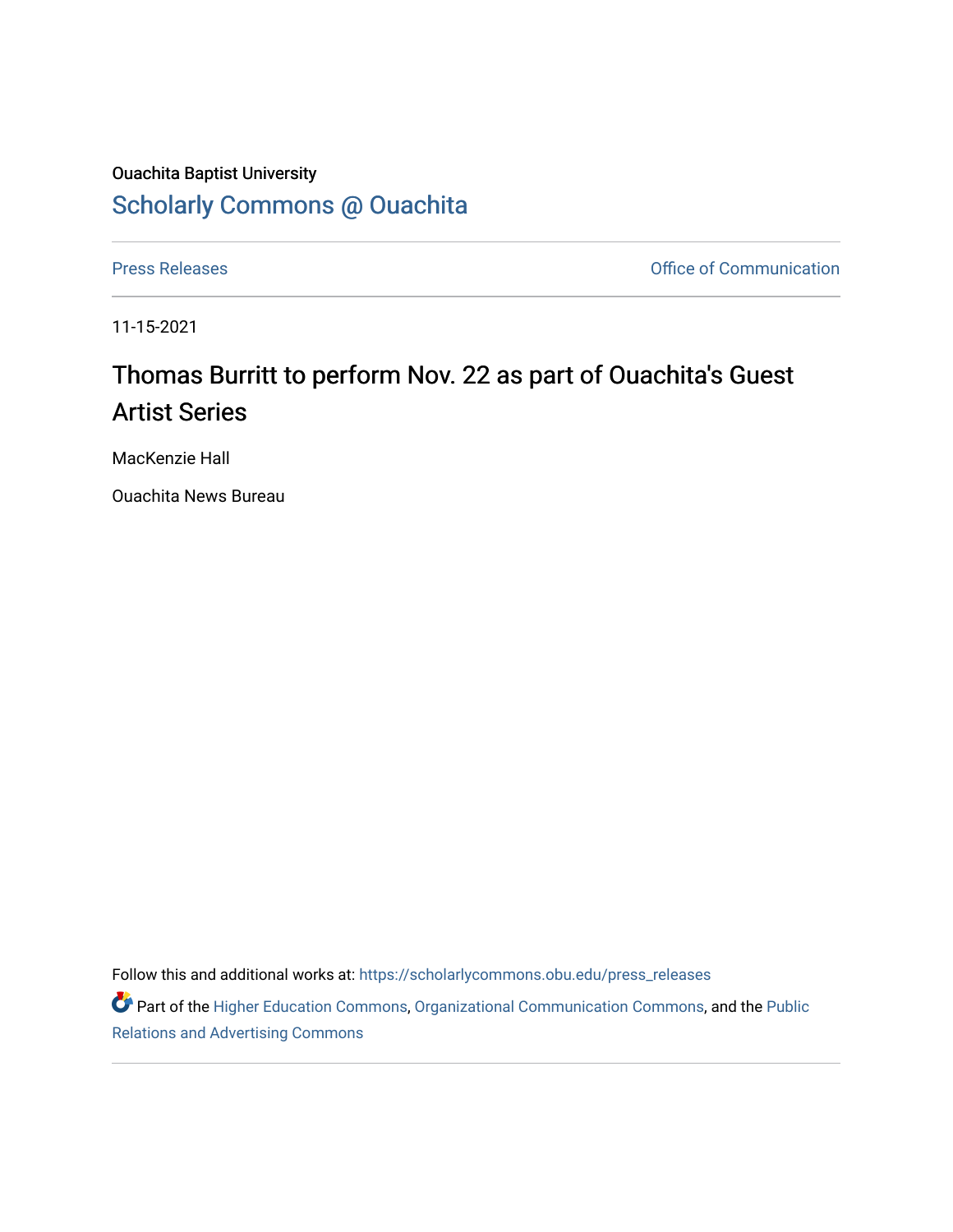



For immediate release **Thomas Burritt to perform Nov. 22 as part of Ouachita's Guest Artist Series** By MacKenzie Hall November 15, 2021 For more information, contact OBU's news bureau at [newsbureau@obu.edu](mailto:newsbureau@obu.edu) or (870) 245-5208

ARKADELPHIA, Ark.—Ouachita Baptist University's School of Fine Arts will host percussion soloist and concert marimbist Dr. Thomas Burritt on Monday, Nov. 22, at 7:30 p.m. in McBeth Recital Hall. Burritt will perform as part of Ouachita's Guest Artist Series and will be joined on stage by the Ouachita Percussion Ensemble. The concert is free and open to the public.

Burritt has recorded two solo albums, "All Times Identical—New American Music for Marimba" and "Groundlines," and also has performed on Grammynominated recordings "Conspirare Concert" and "Pablo Neruda: The Poet Sings." He earned a Bachelor of Music in education and performance from Ithaca College, a Master of Music degree from Kent State University and a Doctor of Musical Arts degree from Northwestern University, and he is director of percussion studies in the Butler School of Music at the University of Texas at



**Photo 1 Thomas Burritt**